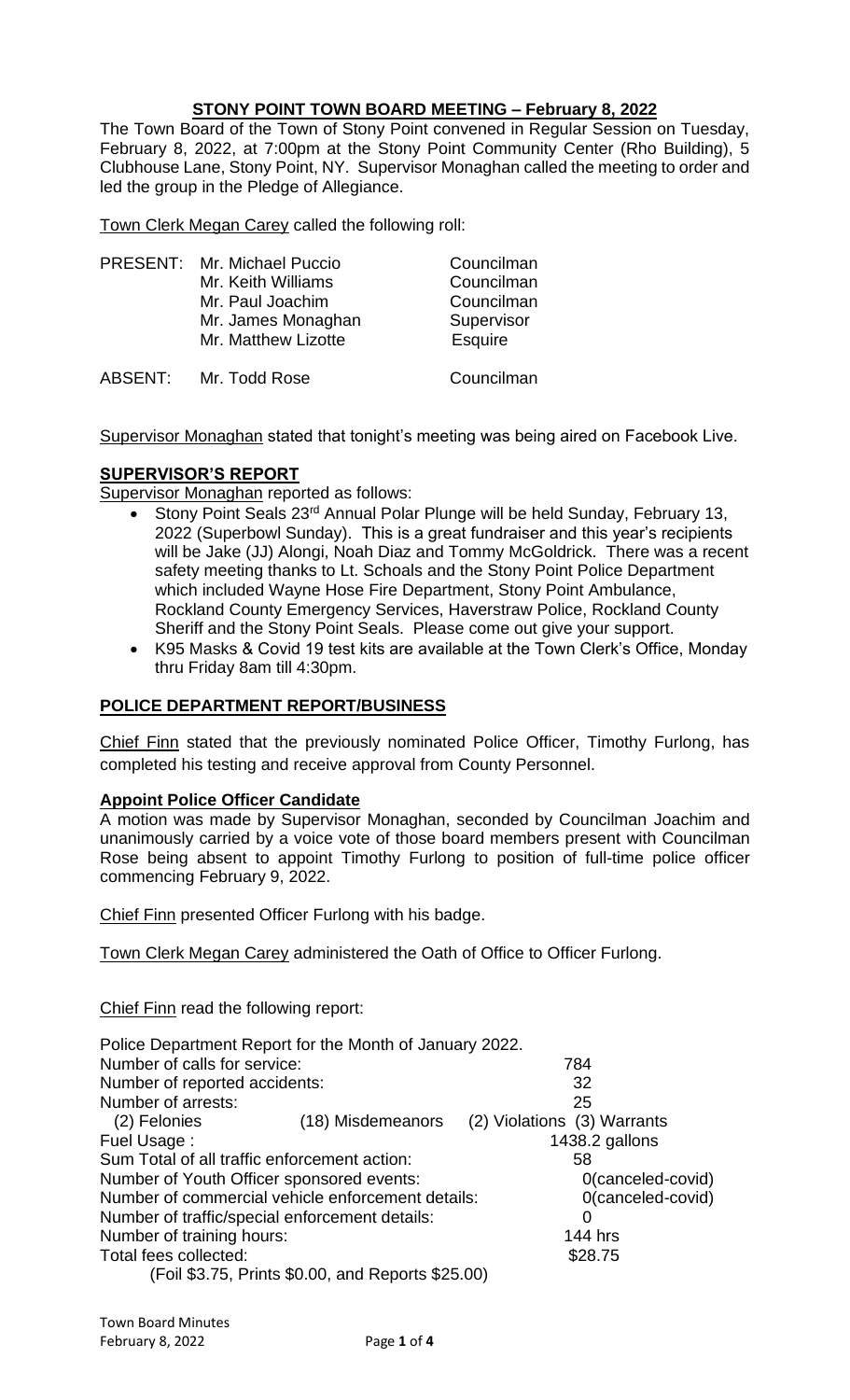Youth events: Any scheduled Youth Events ere canceled due to spike in Covid Cases.

Upcoming Youth Events: Youth Court Training, Feb 1,3,9 and 17. PAL meeting Feb 15. NR Youth Academy will begin in early March.

# • **Chief Finn's Time Record**

A motion was made by Supervisor Monaghan, seconded by Councilman Joachim and unanimously carried by a voice vote of all board members present with Councilman Rose being absent to approve Chief Finn's time record for the month of January 2022 as presented.

#### • **Overtime and Sick Leave Reports**

A motion was made by Supervisor Monaghan, seconded by Councilman Williams and unanimously carried by a voice vote of those board members present with Councilman Rose being absent to approve the overtime and sick leave reports as presented for the month of January 2022.

### **PURCHASE ORDER REQUEST**

 A motion was made by Councilman Puccio, seconded by Councilman Joachim and unanimously carried by a voice vote of those board members present with Councilman Rose being absent to approve the following purchase orders:

Police Dept.

PO#3473 Van Bortel Frod \$ 106,408.74

### **AUDIT OF BILLS**

Megan Carey, Town Clerk, presented the following bills to the Town Board for audit and a motion was made by Councilman Puccio, seconded by Councilman Joachim and unanimously carried by a voice vote of those board members present with Councilman Rose being absent to approve the bills as presented for payment:

| <b>GENERAL FUND-February 8, 2022</b> |               |                   |
|--------------------------------------|---------------|-------------------|
| <b>FUND</b>                          | <b>CLAIM#</b> | <b>FUND TOTAL</b> |
| General                              | 92-139        | \$45,779.96       |
| Highway                              | $31 - 55$     | \$42,390.28       |
| Sewer                                | 24-37         | \$120,474.65      |
| <b>Special Districts</b>             |               |                   |
| Enterprise                           | $20 - 31$     | \$25,946.63       |
| <b>Street Light</b>                  | $2 - 2$       | 183.64            |

**MINUTES** - A motion was made by Supervisor Monaghan, seconded by Councilman Williams and unanimously carried by a voice vote of those board members present with Councilman Rose being absent and Councilman Puccio abstaining to approve the minutes of January 25, 2022.

#### **DEPARTMENTAL REPORTS**

Megan Carey, Town Clerk offered the following reports for the record:

#### **Architectural Review Board**

| From: 1/01/2022                 | To: 1/31/2022 |          |
|---------------------------------|---------------|----------|
| <b>Applications Received</b>    |               | 2        |
| Applications Returned/Withdrawn |               | $^{(1)}$ |
| <b>Applications Denied</b>      |               | $\Omega$ |
| <b>Applications Pending</b>     |               |          |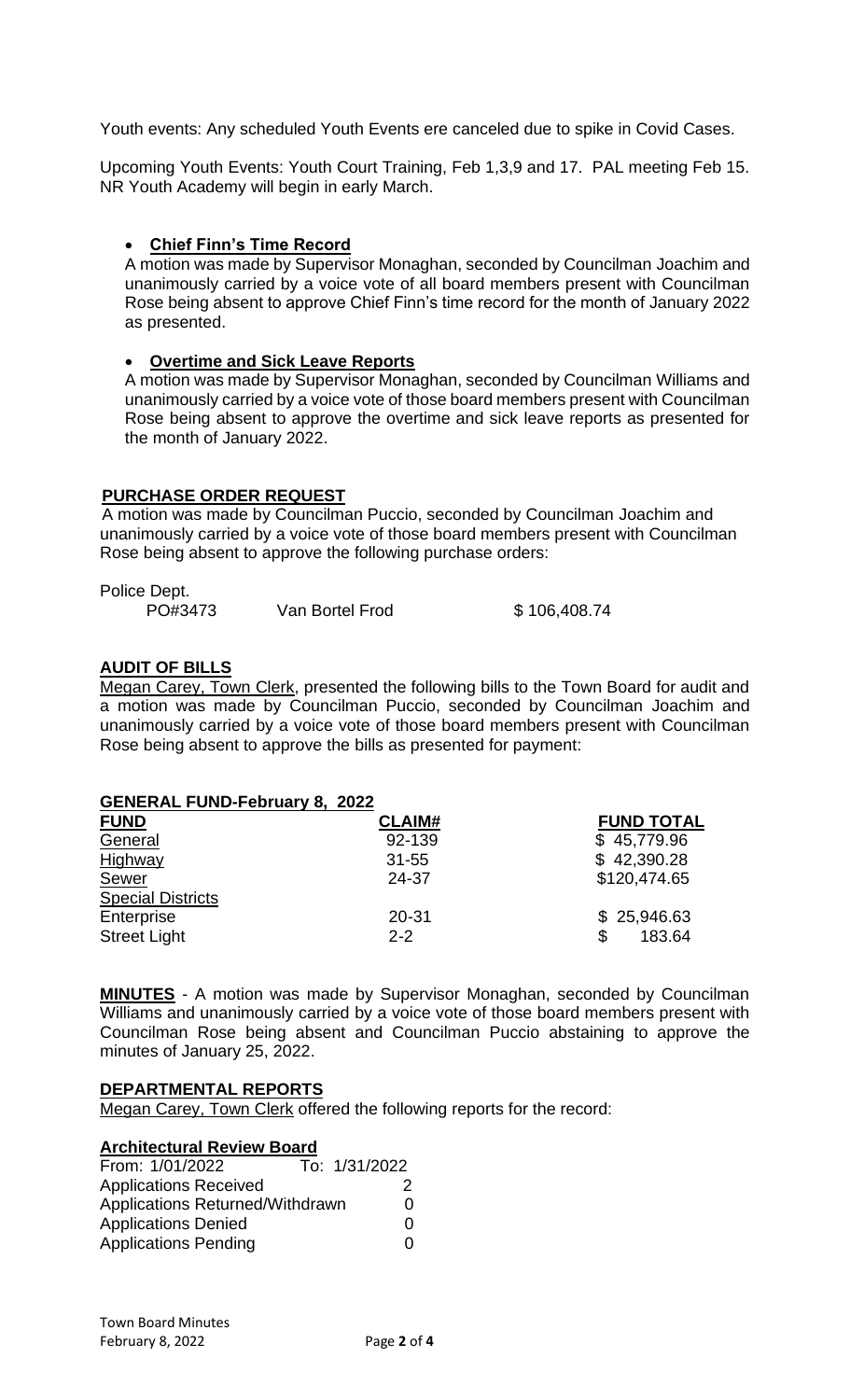| <b>Fees Collected</b> |  |
|-----------------------|--|
|-----------------------|--|

## \$200.00

#### **Building & Zoning Department**

| 44          |
|-------------|
|             |
| 0           |
| 16          |
| 28          |
|             |
| 8           |
| \$25,520.00 |
|             |

### **Planning Board**

| From: 1/01/2022                  | To: 1/31/2022 |             |
|----------------------------------|---------------|-------------|
| <b>Applications Approved</b>     |               |             |
| <b>Applications Pending</b>      |               |             |
| <b>Amended Subdivision</b>       |               |             |
| <b>General Category</b>          |               | 3           |
| <b>Informal Discussion</b>       |               |             |
| Lot Line Change                  |               |             |
| <b>Site Plan</b>                 |               | 9           |
| <b>Subdivision Minor</b>         |               |             |
| <b>Inspection Fees Collected</b> |               | \$30,512.00 |
| Money in Lieu of Land            |               | \$0.00      |

Submitted by the Planning Board Clerk

|                              | <b>Zoning Board of Appeals</b>  |    |           |          |
|------------------------------|---------------------------------|----|-----------|----------|
|                              | 1/1/2022                        | tΩ | 1/31/2022 |          |
| <b>Applications Received</b> |                                 |    |           |          |
|                              | Applications Returned/Withdrawn |    |           | 0        |
| <b>Applications Denied</b>   |                                 |    |           | 0        |
| <b>Applications Pending</b>  |                                 |    |           | 2        |
| <b>Applications Approved</b> |                                 |    |           | O        |
| <b>Fees Collected</b>        |                                 |    |           | \$300.00 |

# **Town Clerk**

| January 2022                                           |     |          |
|--------------------------------------------------------|-----|----------|
| Amount Paid To NYS Agriculture & Markets               |     |          |
| For Spay/Neuter Program                                | \$  | 33.00    |
| Amount Paid To NYS Health Dept. For Marriage Licenses  | \$  | 135.00   |
| Amount Paid To NYS Dept. Of Environmental Conservation | \$  | 170.07   |
| <b>Amount Paid To Supervisor</b>                       |     | 6,111.42 |
| <b>TOTAL AMOUNT REMITTED</b>                           | \$. | 6.449.49 |
|                                                        |     |          |

# **CORRESPONDENCE**

None

# **PUBLIC INPUT**

Supervisor Monaghan stated public input is an opportunity for the public to address the Town Board. Any resident who does not wish to attend a town board meeting in person may also submit public input via email. Unfortunately, here in Stony Point and in other municipalities individuals have made defamatory remarks against private citizens and discriminatory comments. No matter who or what the content is we do not broadcast public comments on our Facebook live feed. Our Facebook live feed will resume after the public input portion of the meeting is over.